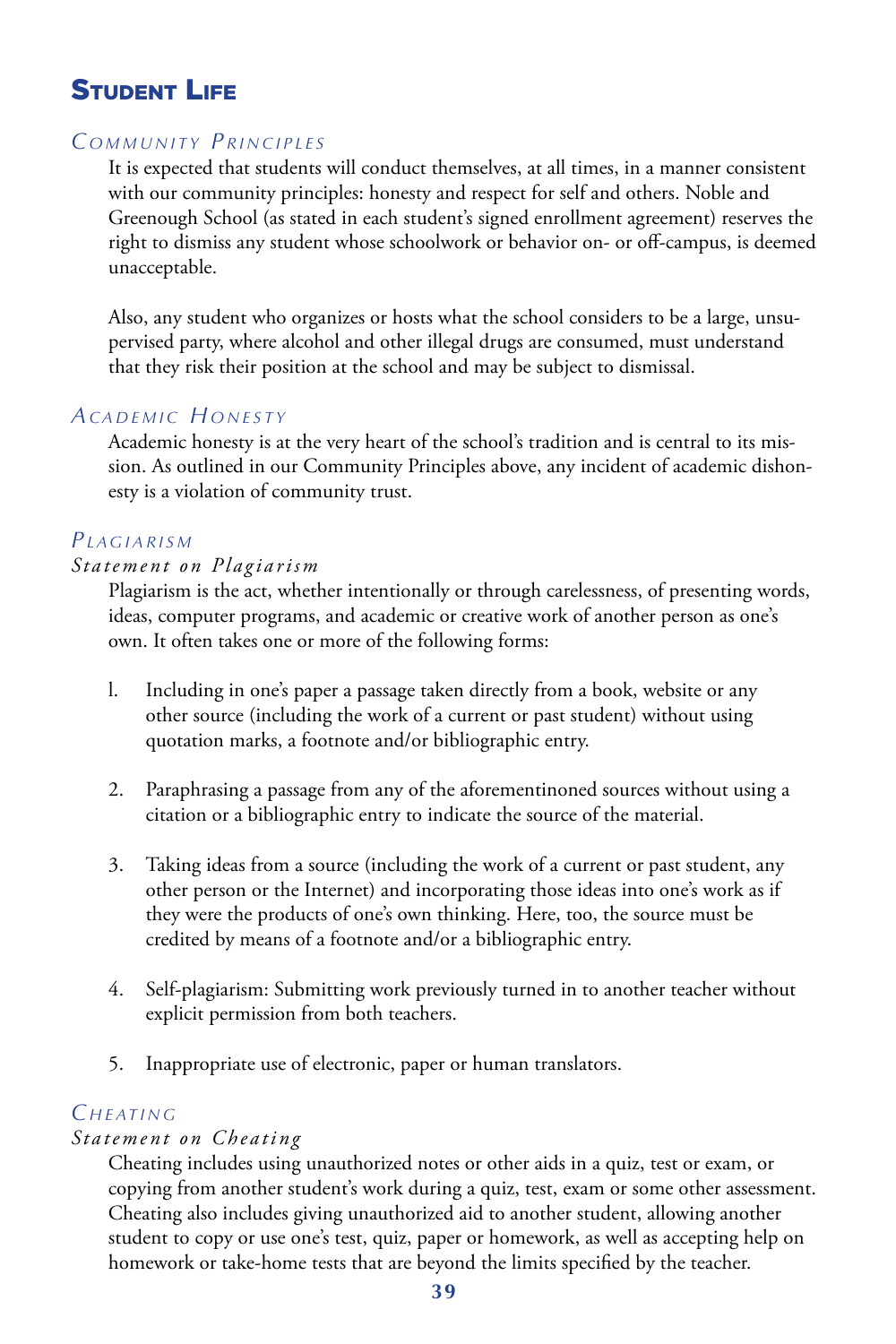# *I n t e l l e c t u a l P r o p e r t y T h e f t*

The pirating of any copyrighted material (electronic software, music, texts, etc.) is considered theft and is a violation of Nobles' principle of honesty.

## *Ha z i n g , B u l ly i n g a n d Ha r a s s m e n t*

Each member of the Nobles community is expected to observe the principle of equal opportunity and to adhere to our community principles of honesty and respect for self and others. Forms of coercion, bullying and/or harassment that insult the dignity of others or impede their freedom to work or learn are not acceptable, will not be tolerated, and may rise to the level of illegality. Demeaning statements or materials, uninvited physical advances, hazing or threats undermine the foundations of our community. The school will not tolerate behavior that is discriminating or disrespectful toward another's identity, age, race, religion, national or ethnic origin, gender or sexual orientation, appearance, or socioeconomic status. The feelings of the recipient may be considered in determining the measure of inappropriate behavior.

### **Statement on Hazing**

Hazing is defined as any conduct or method of initiation into any student organization, whether on public or private property, which willfully or recklessly endangers the physical or mental health of any student or other person. Hazing will not be tolerated at Nobles.

To read the Commonwealth of Massachusetts laws on hazing, please click here:

### **Statement on Bullying**

Bullying is defined as repetitive, unwanted, aggressive behavior toward another that involves a real or perceived power imbalance. Bullying can be physical, verbal or social. In this regard, Nobles students may be held accountable for their behaviors on and off campus, as well as online and through social media.

On May 3, Governor Deval Patrick signed into law Chapter 92 of the Acts of 2010 to address bullying occurring in schools during school-related events and during nonschool events, which may create a hostile school and learning environment. A portion of the law is excerpted below. To see the full text, please click here.

### **Statement on Harassment**

Harassment, which can include stalking, hate crimes and cyber-bullying, occurs when one person acts in a way designed to annoy, provoke, threaten or otherwise cause another person emotional distress. Harassment in the school community, on or off-campus, will not be tolerated. Some examples of harassment may include, but are not limited to, the following types of activities:

- Behaviors that hurt another person and are often defended with, "I was just kidding."
- Behaviors that denigrate others.

Sexual harassment is unwanted sexual or gender-based behaviors that occur when one person has formal or informal power over the other. Unwelcome sexual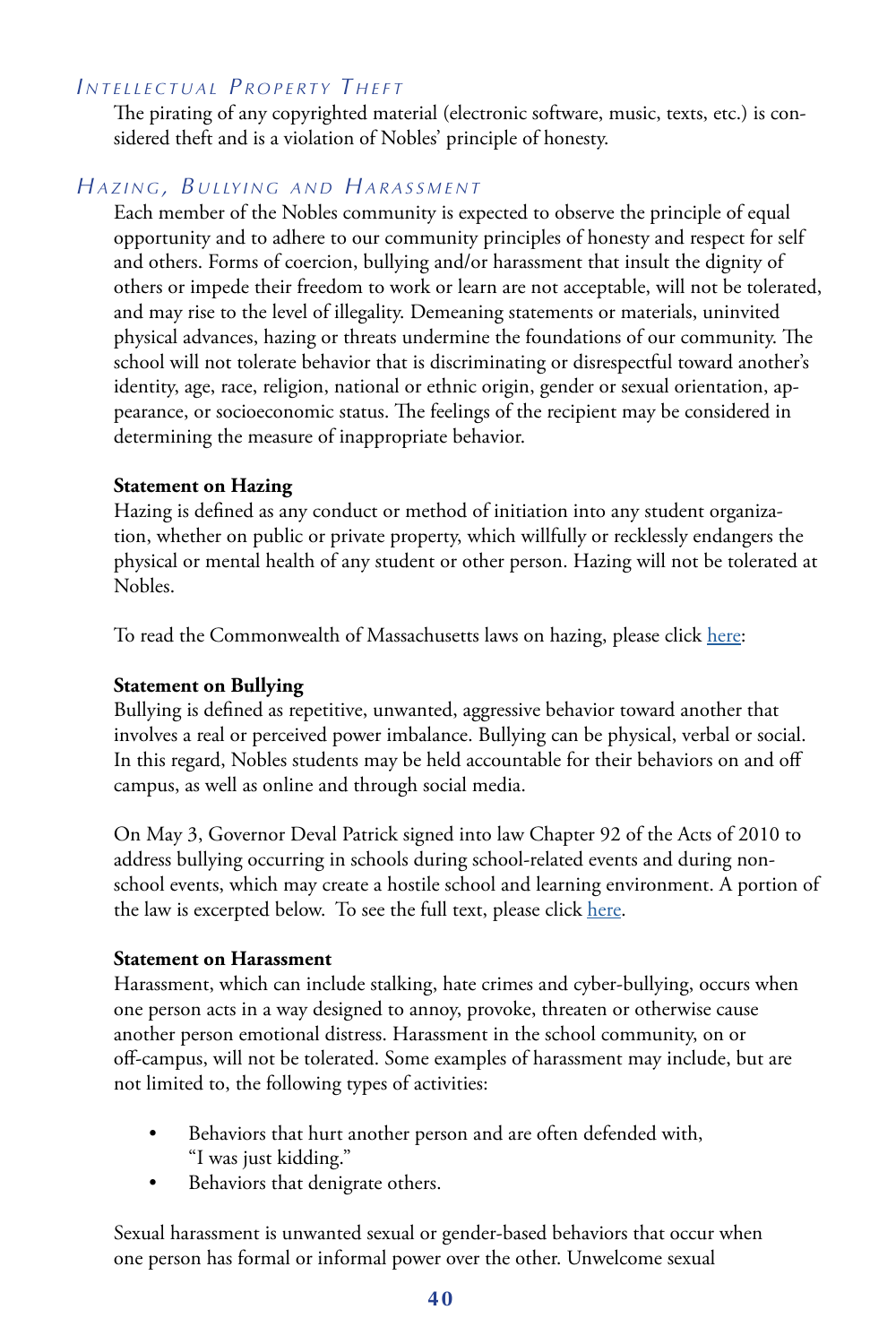advances, requests for sexual favors, and other verbal or physical conduct of a sexual nature constitute sexual harassment when:

- submission to such conduct is made either explicitly or implicitly a term or condition of a person's employment or academic advancement;
- submission to or rejection of such conduct by an individual is used as the basis for employment decisions or academic decisions affecting the person;
- such conduct has the purpose or effect of unreasonably interfering with a per son's work or academic performance or creating an intimidating, hostile or of fensive working or academic environment.

Based on the Policy Statement on Sexual Harassment, Equal Employment Opportunity Commission, 1984, with additional wording to reflect coverage of students under Title IX.

## *REPORTING INCIDENTS OF HARRASMENT/ BULLYING*

How and to Whom to Report the Incident

Reporting an incident may be done verbally or in writing. For this purpose, Nobles has established the Ombuds Office as an informal and neutral place that assists students, staff and faculty by promptly and fairly responding to concerns. The Ombudsman will listen and mediate, and may refer complaints to other offices of the school (e.g. the Disciplinary Committee).

Students may also report such incidents to their advisors, class dean, school counselor, teacher, dean of students, head of the middle school, head of the upper school or the head of school.

In all instances, the confidentiality of all parties will be protected to the extent permitted by the investigative process and the nature of the complaint. Students have a moral obligation to ensure that other members of the school community are safe and at all times are treated with respect.

Students who fail to intervene or report behavior that hurts or denigrates others may find themselves asked to explain their inaction.

## *VANDALISM-PERSONAL AND SCHOOL PROPERTY*

Respect for the property of others is essential in maintaining trust and community openness. Individuals who steal or vandalize personal or school property commit a major affront against the community and will face disciplinary action.

## *STATEMENT ON WEAPONS*

Weapons of any sort (firearms, knives, sharp objects, explosives, etc.) are forbidden anywhere on campus. Possession of a weapon may result in expulsion and possible criminal charges.

### *S tat e m e n t o n Al c o <sup>h</sup> o l a n d Ot <sup>h</sup> <sup>e</sup> <sup>r</sup> Dr u g Us e*

The use of alcohol and the abuse of prescription or non-prescription drugs by adolescents violate the laws of the Commonwealth of Massachusetts. Alcohol and other illicit